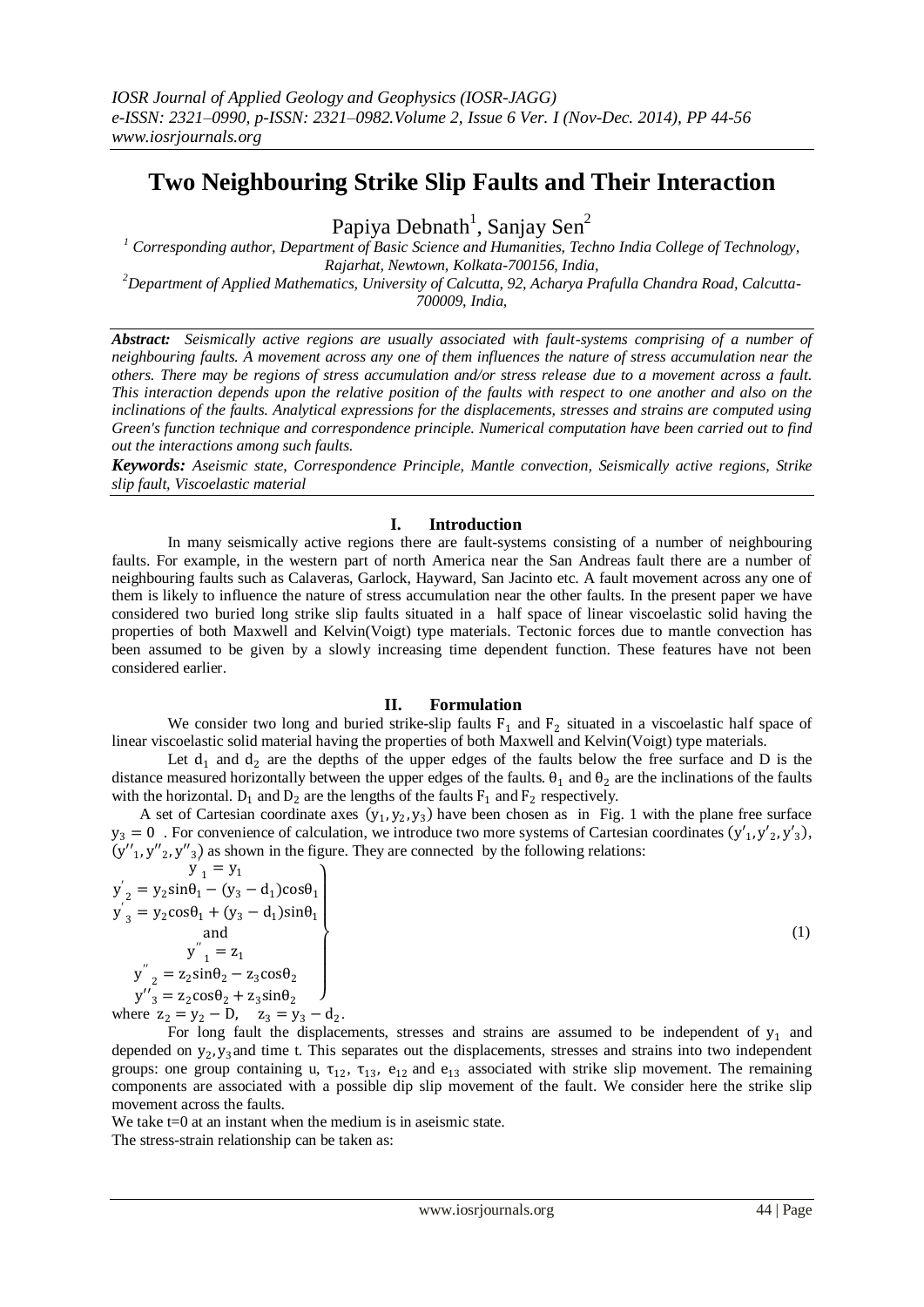$$
\tau_{12} + \frac{\eta}{\mu} \frac{\partial}{\partial t} (\tau_{12}) = \mu \frac{\partial u}{\partial y_2} + 2\eta \frac{\partial}{\partial t} \left( \frac{\partial u}{\partial y_2} \right) \n\tau_{13} + \frac{\eta}{\mu} \frac{\partial}{\partial t} (\tau_{13}) = \mu \frac{\partial u}{\partial y_3} + 2\eta \frac{\partial}{\partial t} \left( \frac{\partial u}{\partial y_3} \right)
$$
\n(2)

where  $\eta$  is the effective viscosity and  $\mu$  is the effective rigidity of the material.

The stresses satisfy the following equation of motion :

$$
\frac{\partial}{\partial y_2}(\tau_{12}) + \frac{\partial}{\partial y_3}(\tau_{13}) = 0
$$
\n
$$
(-\infty < y_2 < \infty, y_3 \ge 0, t \ge 0)
$$
\n(3)

[Assuming that the external forces do not change significantly during our investigation]

We consider aseismic state of the model during which the inertial terms are very small and are neglected in the above equation.

The boundary conditions are:

$$
\tau_{13} = 0 \text{ on } y_3 = 0, (-\infty < y_2 < \infty, t \ge 0) \tau_{13} \to 0 \text{ as } y_3 \to \infty, (-\infty < y_2 < \infty, t \ge 0)
$$
\n(4a)

Mantle convection introduces tectonic forces in the lithosphere-asthenosphere system far away from the faults which causes the faults to slip leading to an earthquake. We represent these tectonic forces by  $\tau_{\infty}(t)$  and assume it to be a slowly increasing function of time and write

 $\tau_{\infty}(t) = \tau_{\infty}(0)(1 + kt)$ , where  $k > 0$ Then, the relevant boundary conditions become:

$$
\tau_{12} \rightarrow \tau_{\infty}(t) = \tau_{\infty}(0)(1 + kt),
$$
\n
$$
(k > 0) \text{ as } |y_2| \rightarrow \infty, \text{ for } y_3 \ge 0, t \ge 0.
$$
\n
$$
\tau_{\infty}(0) = \text{The value of } \tau_{\infty}(t) \text{ at } t = 0.
$$
\n
$$
\tau_{12}(0) \rightarrow \tau_{\infty}(0) \text{ as } |y_2| \rightarrow \infty, \text{ for } t = 0
$$
\n
$$
(4c)
$$

Now differentiating partially equation (2) with respect to  $y_2$  and with respect to  $y_3$  and adding them using equation (3) we get,

$$
\nabla^2 u(y_2, y_3, t) = c \cdot e^{-\frac{\mu t}{2\eta}}, \quad (c, \text{ an arbitrary constant})
$$
  
and 
$$
\nabla^2 U = 0
$$
  
where, 
$$
U = u - (u)_0 e^{-\frac{\mu t}{2\eta}}
$$
 (5)

We assume that  $(u)_0$ ,  $(\tau_{12})_0$ ,  $(\tau_{13})_0$ ,  $(e_{12})_0$  and  $(e_{13})_0$  are the values of u,  $\tau_{12}$ ,  $\tau_{13}$ ,  $e_{12}$  and  $e_{13}$ respectively at time t=0. They are functions of  $y_2$ ,  $y_3$  and satisfy the relations (2) to (4c).

#### **III. Displacements, Stresses and Strains in the Absence of any Fault Movement**

The above boundary value problem given by (2) to (5) has been solved by taking Laplace transform with respect to time t of all constitutive equations and boundary conditions. Taking the inverse Laplace transform the solutions are obtained as:

$$
u = (u)_0 e^{-\frac{\mu t}{2\eta}} + y_2 \tau_{\infty}(0) \left[ \frac{1}{\mu} - \frac{\eta k}{\mu^2} + \frac{kt}{\mu} + \left( \frac{\eta k}{\mu^2} - \frac{1}{\mu} \right) e^{-\frac{\mu t}{2\eta}} \right]
$$
  
\n
$$
e_{12} = (e_{12})_0 e^{-\frac{\mu t}{2\eta}} + \tau_{\infty}(0) \left[ \frac{1}{\mu} - \frac{\eta k}{\mu^2} + \frac{kt}{\mu} + \left( \frac{\eta k}{\mu^2} - \frac{1}{\mu} \right) e^{-\frac{\mu t}{2\eta}} \right]
$$
  
\n
$$
\tau_{12} = \tau_{\infty}(0) \left( 1 + kt - e^{-\frac{\mu t}{\eta}} \right) + + (\tau_{12})_0 e^{-\frac{\mu t}{\eta}}
$$
  
\n
$$
\tau_{12} = (\tau_{13})_0 e^{-\frac{\mu t}{\eta}}
$$
  
\n
$$
\tau_{12} = \text{The stress across the fault F}_1
$$
  
\n
$$
= \tau_{12} \sin \theta_1 - \tau_{13} \cos \theta_1
$$
  
\n
$$
= (\tau_{12})_0 e^{-\frac{\mu t}{\eta}} + \tau_{\infty}(0) \left( 1 + kt - e^{-\frac{\mu t}{\eta}} \right) \sin \theta_1, \qquad t \ge 0
$$

where  $(\tau_1'_{2'})_0$  is the value of  $\tau_1'_{2'}$  at t=0 which is a function of  $y_2, y_3$ . Similar equation for the fault  $F_2$  is given by:

$$
\tau_1
$$
"  $z$ " = The stress across the fault F<sub>2</sub>

 $=$   $\tau_{12}$ sin $\theta_2$  –  $\tau_{13}$ cos $\theta_2$ 

We observed that for the fault  $F_1$  the relevent stress component  $\tau_1$ ' increases with time and finally tends to  $\tau_\infty$ (t)sin $\theta_1$  but the rheological nature of the region in the neighbourhood of F<sub>1</sub> has been assumed to be such that it slips when the magnitude of stress  $\tau_{1'2'}$  reaches a threshold value say  $(\tau_c)_1$  ( $\tau_{\infty}(t)$ sin $\theta_1$ ) after a time, say  $T_1$ .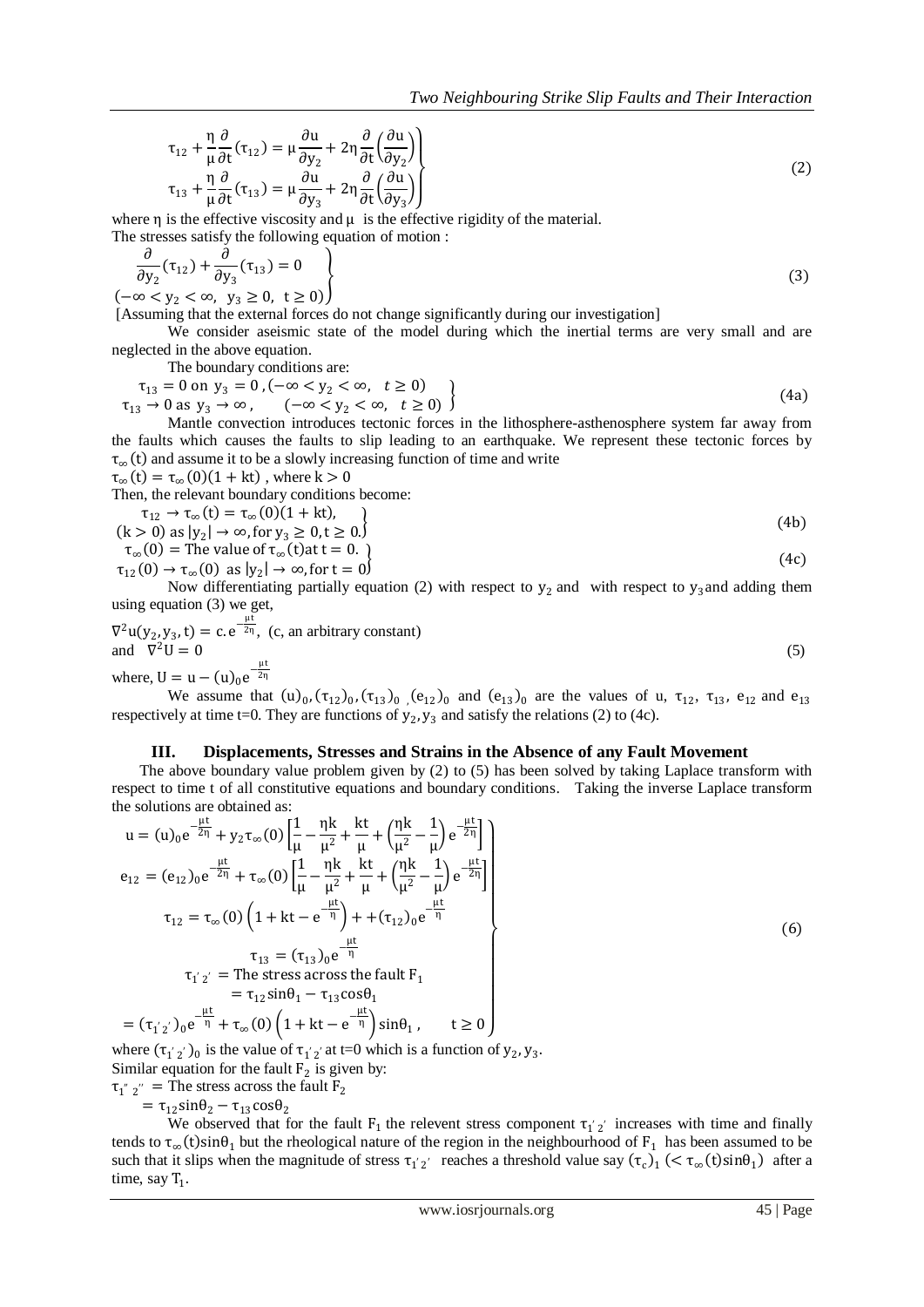Similarly, for the fault  $F_2$  when the stress  $\tau_1''$   $_2''$  exceeds the critical value say  $(\tau_c)_2$  (<  $\tau_\infty(t)$ sin $\theta_2$ )  $F_2$ slips after a time say  $T_2$ . We assume that  $(\tau_c)_1 < (\tau_c)_2$  so that the fault  $F_1$  slips first before  $F_2$ .

The slip across  $F_1$  generates seismic waves in the system which gradually die out with the passage of time and aseismic state re-established in the system. During this small interval of time when the seismic disturbances were present in the system, our stress equations of motion (3) were not valid. We leave out this small amount of time (of the order of few minutes at the most) and consider our model afresh when aseismic state re-established and set up our new time origin t=0 suitably. Due to the slip across  $F_1$  a considerable part of the accumulated stress near it got released. Observation shows that in major earthquakes more than 80 percent of the accumulated stress released through a slipping movement across the fault.

## **IV. Displacements, Stresses and Strains After the Commencement of the Fault Movement**

We assume that the accumulated stress near  $F_1$  came down from the critical level  $(\tau_c)_1$  to a level  $(\tau_1 i_2')_p$ . All the basic equations (2) to (5) remain valid for the second phase of our model. But now we have an additional dislocation condition across  $F_1$  given by:  $\lceil u \rceil$ 

$$
[u]_{F_1} = U_1 f_1(y_3')H(t_1)
$$
 across  $F_1$ .

$$
(y_2' = 0, \ 0 \le y_3' \le D_1, t_1 = t - T_1)
$$

where [u] is the discontinuity in u across  $F_1$ , and  $H(t_1)$  is Heaviside unit step function.

We solved the resulting boundary value problem by modified Green's function method following [1], [2] and correspondence principle (as shown in Appendix) and get the final solution for Displacement, Strain and Stresses after the movement across  $F_2$  (t –  $T_2 > 0$ ) as:

$$
u = (u)_{p} e^{-\frac{\mu t}{2\eta}} + y_{2}\tau_{\infty}(0) \left[ \frac{1}{\mu} - \frac{\eta k}{\mu^{2}} + \frac{kt}{\mu} + (\frac{\eta k}{\mu^{2}} - \frac{1}{\mu}) e^{-\frac{\mu t}{2\eta}} \right]
$$
  
\n
$$
+ \frac{U_{1}}{2\pi}H(t - T_{1})\psi_{1}(y_{2}, y_{3}) + \frac{U_{2}}{2\pi}H(t - T_{2})\phi_{1}(y_{2}, y_{3})
$$
  
\n
$$
e_{12} = (e_{12})_{p} e^{-\frac{\mu t}{2\eta}} + \tau_{\infty}(0) \left[ \frac{1}{\mu} - \frac{\eta k}{\mu^{2}} + \frac{kt}{\mu} + (\frac{\eta k}{\mu^{2}} - \frac{1}{\mu}) e^{-\frac{\mu t}{2\eta}} \right]
$$
  
\n
$$
+ \frac{U_{1}}{2\pi}H(t - T_{1})\psi_{2}(y_{2}, y_{3}) + \frac{U_{2}}{2\pi}H(t - T_{2})\phi_{2}(y_{2}, y_{3})
$$
  
\n
$$
\tau_{12} = (\tau_{12})_{p} e^{-\frac{\mu t}{\eta}} + \tau_{\infty}(0) \left( 1 + kt - e^{-\frac{\mu t}{\eta}} \right)
$$
  
\n
$$
+ \frac{\mu U_{1}}{2\pi}H(t - T_{1}) \left( 1 + e^{-\frac{\mu t}{\eta}} \right) \psi_{2}(y_{2}, y_{3}) + \frac{\mu U_{2}}{2\pi}H(t - T_{2}) \left( 1 + e^{-\frac{\mu t}{\eta}} \right) \phi_{2}(y_{2}, y_{3})
$$
  
\n
$$
\tau_{13} = (\tau_{13})_{p} e^{-\frac{\mu t}{\eta}} + \frac{\mu U_{1}}{2\pi}H(t - T_{1}) \left( 1 + e^{-\frac{\mu t}{\eta}} \right) \psi_{3}(y_{2}, y_{3}) + \frac{\mu U_{2}}{2\pi}H(t - T_{2}) \left( 1 + e^{-\frac{\mu t}{\eta}} \right) \phi_{3}(y_{2}, y_{3})
$$
  
\n
$$
+ \frac{\mu U_{1}}{2\pi}H(t - T_{1}) \left( 1 + e^{-\frac{\mu t}{\eta}} \right
$$

where,  $\psi_1$ ,  $\psi_2$ ,  $\psi_3$  and  $\phi_1$ ,  $\phi_2$ ,  $\phi_3$  are given in the Appendix.

It has been observed, as in [3] that the strains and the stresses will remain bounded everywhere in the model, including the upper and lower edges of the faults, the functions  $f_1$  and  $f_2$  should satisfy the following sufficient conditions:

(I)  $f(y_3)$ ,  $f'(y_3)$  are continuous in  $0 \le y_3 \le D_1$ ,

II) Either (a)  $f''(y_3)$  is continuous in  $0 \le y_3 \le D_1$ ,

or (b)  $f''(y_3)$  is continuous in  $0 \le y_3 \le D_1$ , except for a finite number of points of finite discontinuity in  $0 \le y_3 \le D_1$ 

or (c)  $f''(y_3)$  is continuous in  $0 \le y_3 \le D_1$ , except possibly for a finite number of points of finite discontinuity and for the ends points of  $(0, D_1)$ , there exist real constants m<1 and n<1 such that  $y_3^m f''(y_3) \to 0$  or to a finite limit as  $y_3 \to 0 + 0$  and  $(D_1 - y_3)^n f''(y_3) \to 0$  or to a finite limit as  $y_3 \to D_1 - 0$  and (III)  $f(D_1) = 0 = f'(D_1)$ ,  $f'(0) = 0$ ,

These are sufficient conditions which ensure finite displacements, stresses and strains for all finite  $(y_2, y_3, t)$ . We can evaluate the integrals if  $f(y_3)$  is any polynomial satisfying (I),(II) and (III). One such function is

$$
f(y'_3) = \frac{{y'_3}^2 (y'_3 - D_1)^2}{\left(\frac{D_1}{2}\right)^4}
$$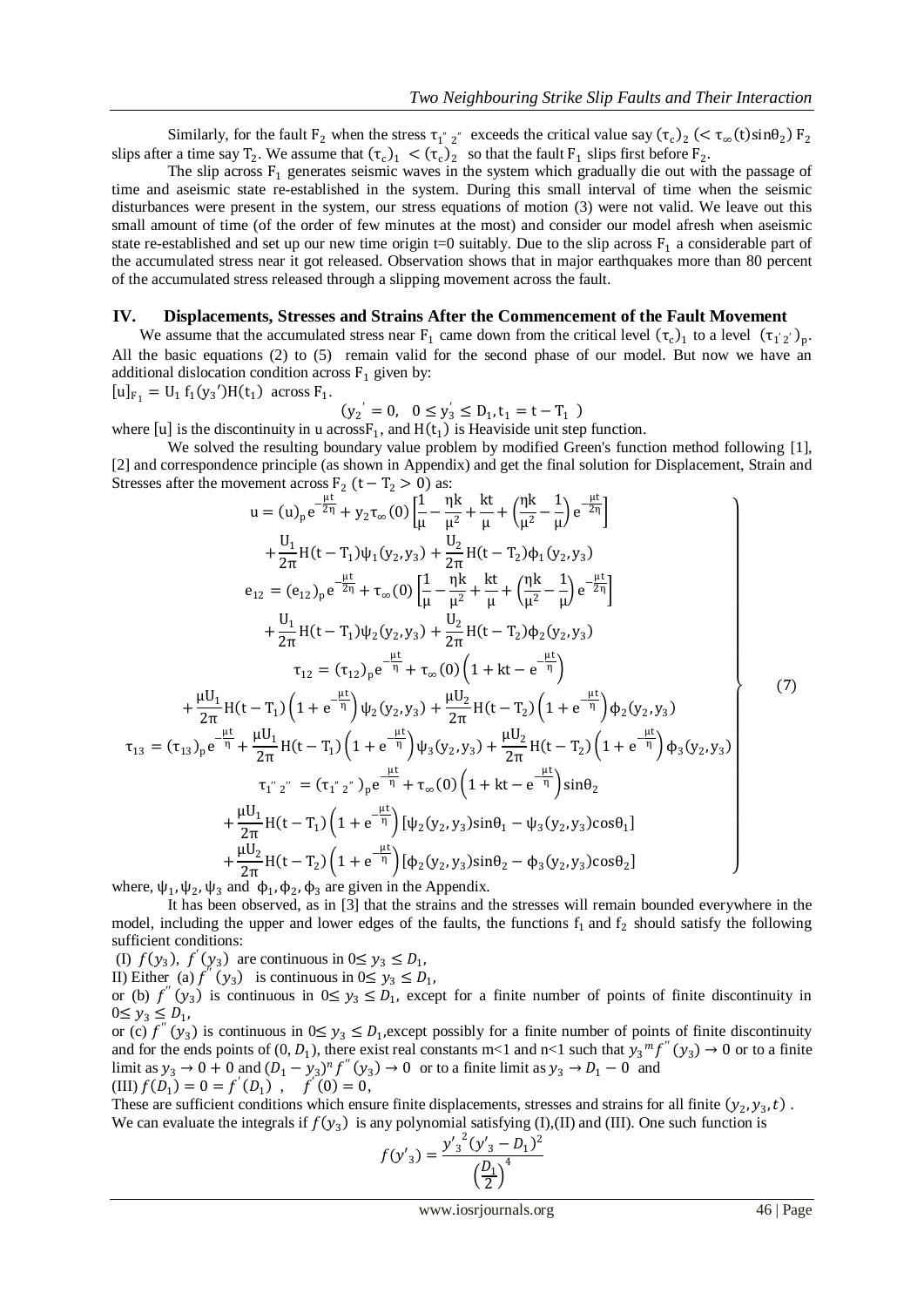# **V. Numerical Computations**

We consider  $f_1(\xi'_3)$  to be

$$
f_1(\xi'_{3}) = \frac{{\xi'}_{3}^{2}({\xi'}_{3} - D_1)^2}{\left(\frac{D_1}{2}\right)^4}
$$

(and a similar function for  $f_2(\eta'_3)$ ) which satisfies all the conditions for bounded strains and stresses stated above.

Following [4], [5] and the recent studies on rheological behaviour of crust and upper mantle by [6], [7] the values to the model parameters are taken as:

 $\mu = 3.5x10^{11} dyne/sq.cm.$ 

 $n = 5x10^{20}$  poise

 $d_1$  and  $d_2$  =Depths of the faults F<sub>1</sub> and F<sub>2</sub> below the free surface = 10 km. and 25 km. respectively (noting that the depth of the major earthquake faults are in between 10-30 km. )

 $t_1 = t - T_1$  $t_2 = t - T_2$  $\tau_{\infty}(t) = \tau_{\infty}(0)(1+kt), \quad k = 10^{-9}$  $\tau_{\infty}(0) = 50$  bar  $(\tau_{12})_0 = 50$  bar  $(\tau_{13})_0 = 50$  bar  $(\tau_c)_1 = 200$  bar  $(\tau_c)_{2} = 250 \text{ bar}$ 

 $D = 10$  km.  $=$  Distance measure along the horizontal axes between the upper edges of the fault.

## **VI. Discussion of the Results**

In regions near California observations indicate that the rheological behaviour of the materials are such that the frictional and cohesive forces across the faults can withstand stresses of the order of 400 bars before slipping. In the present case, we assume that  $(\tau_c)_1 \approx 200$  bar and  $(\tau_c)_2 \approx 250$  bar. The computed times  $T_1$ and  $T_2$  for slips across vertical faults  $F_1$  and  $F_2$  to occur are found to be  $T_1$  approx 98 years and  $T_2 \approx$ 160 respectively. For inclined faults,  $T_1 \approx 149$  and 117 years for  $\theta_1 = \frac{\pi}{4}$  $\frac{\pi}{4}$  and  $\frac{\pi}{3}$  respectively, and  $T_2$  = 193 and 152 years for  $\theta_2 = \frac{\pi}{4}$  $\frac{\pi}{4}$  and  $\frac{\pi}{3}$  respectively. We assume that a major earthquake occurs due to the slip across  $F_1$ and 80 percent of the accumulated stress released, so that  $(\tau_1 z')_p \approx 40$  bar in the expression (7). We compute:

# **6.1.** The effect of fault-slip across  $F_1$ on the stress accumulation at a point near the middle of the **neighbouring fault**

The effect of fault-slip across  $F_1$  on the stress accumulation at a point near the middle of the neighbouring fault  $F_2$  given by:

$$
\frac{\mu U_1}{2\pi}H(t - T_1)\left(1 + e^{-\frac{\mu t}{\eta}}\right)[\psi_2(y_2, y_3)sin\theta_1 - \psi_3(y_2, y_3)cos\theta_1] \text{ at } y_2'' \approx 0.5 \text{ km and } y_3'' \approx 5 \text{ km}
$$

This has been shown in Fig. (2) ( $\theta_1 = \frac{\pi}{4}$  $\frac{\pi}{4}$  and  $\theta_2 = \frac{\pi}{4}$  $\frac{\pi}{4}$ ) we find that the magnitude of the stress  $\tau_1$ '<sub>2</sub>' near the mid point of  $F_2$  is the order of 4.3 bar. Initially, just after  $T_1$  its value was little more than 4.3 bar which came down slowly to 4.1 bar after a laps of about 400 years. It retains almost the same value but having a decreasing trend. The positive sign indicate that there is an increase in stress accumulation near  $F_2$  due to a fault slip across  $F_1$ .

# **6.2.** The effect of fault-slip across  $F_2$  on the stress accumulation at a point near the middle of the **neighbouring fault**

The effect of fault-slip across  $F_2$  on the stress accumulation at a point near the middle of the neighbouring fault  $F_1$  given by:

$$
\frac{\mu U_2}{2\pi} H(t - T_2) \left( 1 + e^{-\frac{\mu t}{\eta}} \right) [\phi_2(y_2, y_3) sin\theta_2 - \phi_3(y_2, y_3) cos\theta_2] \text{ at } y_2' \approx 0.5 \text{ km and } y_3' \approx 5 \text{ km}
$$

From Fig. (3) we find that the magnitude of the stress  $\tau_1$ "  $\tau_2$ " near the midpoint of the fault  $F_1$  has a value 2.38 bar initially which decreases to a value 2.35 bar after a laps of about 400 years.

#### **6.3.** Stress accumulation against time at a point  $y_2=8$  km.,  $y_3=8$  km. After the movement of the faults

Fig. (4) shows that the pattern of total stress over time at a particular point given by  $y_2=8$  km.,  $y_3=8$ km. Total stress accumulation depends upon the inclination of the fault. Sudden release of stress at  $T_1$  and  $T_2$ are clearly visible. The stress increases at a slightly decreasing rate over years.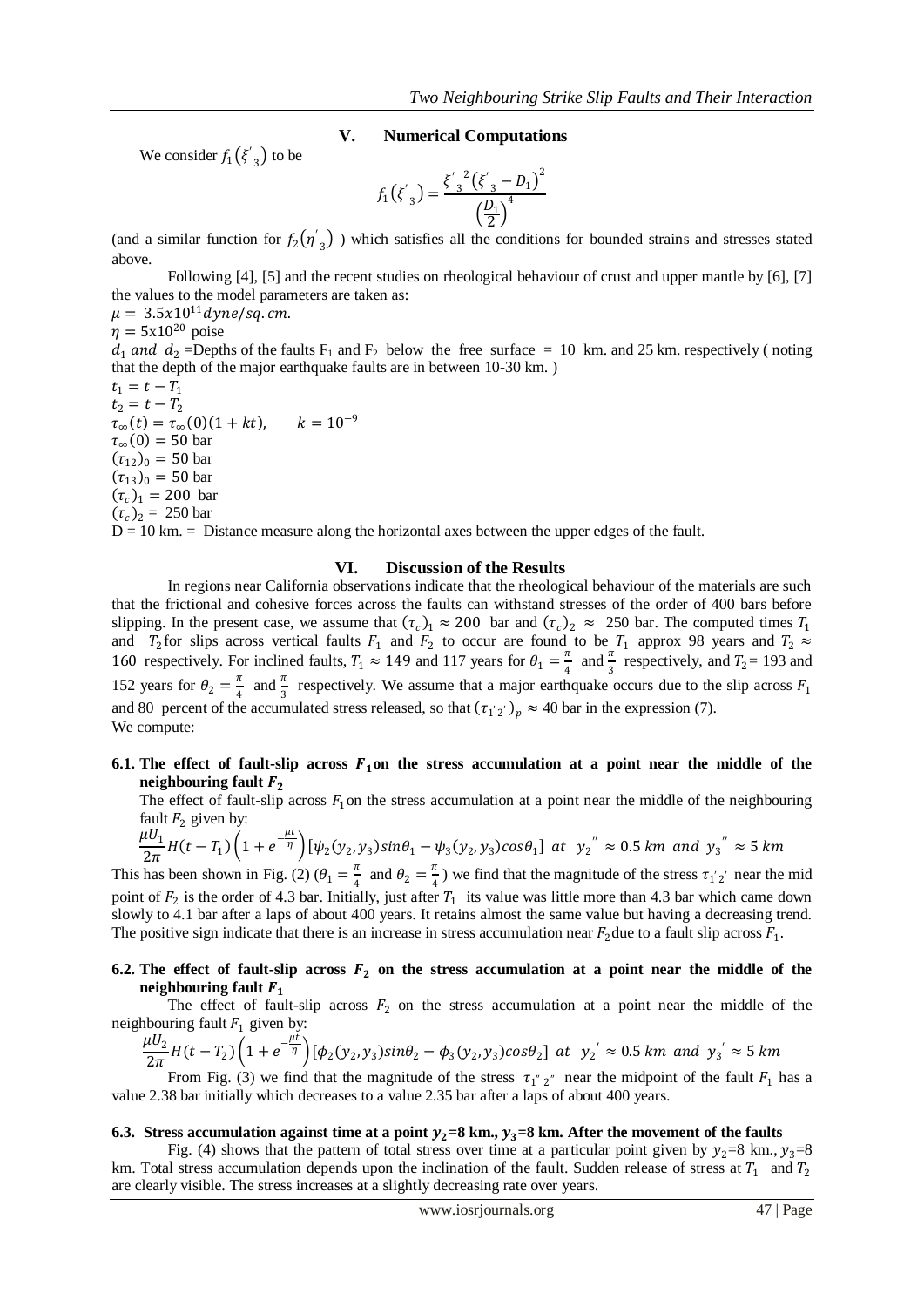# **6.4. Region of stress accumulation and release**

Fig. (5a) shows the regions of stress accumulation and release due to the fault movement across  $F_1$  only (with fault  $F_1$  is shown in black colour).

Fig. (5b) shows the regions of stress accumulation and release after the slip across both the faults  $F_1$  and  $F_2$ (with faults  $F_1$  and  $F_2$  are shown in black colours).

### **6.5. Contour map**

Fig. (6a) shows contour map for stress accumulation/release in the medium due to the fault slip across  $F_1$  (with fault  $F_1$  is shown in black colour).

Fig. (6b) shows contour map for stress accumulation/release in the medium due to the fault slip across both the faults  $F_1$  and  $F_2$  (with faults  $F_1$  and  $F_2$  are shown in black colours).

## **VII. Appendix**

# **7.1. Displacements, stresses, and strains before the commencement of the fault movement**

We take Laplace transform of all constitutive equations and boundary conditions  $(2u)$ 

$$
\overline{\tau_{12}} = \frac{\frac{\partial \overline{u}}{\partial y_2}(\mu + 2\eta p)}{1 + \frac{\eta p}{\mu}} + \frac{\frac{\eta}{\mu}(\tau_{12})_0}{1 + \frac{\eta p}{\mu}} - \frac{2\eta \left(\frac{\partial u}{\partial y_2}\right)_0}{1 + \frac{\eta p}{\mu}}
$$
(8)

where  $\overline{\tau_{12}} = \int_0^{\infty} \tau_{12} e^{-pt_1}$  $\int_{0}^{\infty} \tau_{12} e^{-pt_1} dt$ , p being the Laplace transform variable. and a similar equation for  $\overline{\tau_{13}}$ .

Also the stress equation of motion in Laplace transform domain as:

$$
\frac{\partial}{\partial y_2}(\overline{\tau_{12}}) + \frac{\partial}{\partial y_3}(\overline{\tau_{13}}) = 0
$$
\n(9)

and the boundary conditions are:

 $\overline{\tau_{13}} = 0$  on  $y_3 = 0$  ,  $(-\infty < y_2 < \infty, t_1 \ge 0)$  $\overline{\tau_{13}} \to 0$  as  $y_3 \to \infty$ ,  $(-\infty < y_2 < \infty, t_1 \ge 0)$  $(10)$ 

$$
\overline{\tau_{12}} \to \overline{\tau_{\infty}}(p) \text{ as } |y_2| \to \infty, \text{ for } y_2 \ge 0, t_1 \ge 0.
$$
  
Using (8) and other similar equation, we get from (9) (11)

 $\nabla^2 \vec{U} = 0$  $^{2}\overline{U} = 0$  (12)

Thus we are to solve the boundary value problem (12) with the boundary conditions (10) to (11) Let,

$$
\bar{u} = \frac{(u)_0}{p + \frac{\mu}{2\eta}} + Ay_2 + By_3
$$

be the solution of (12), where

$$
\overline{U} = \overline{u} - \frac{(u)_0}{p + \frac{\mu}{2\eta}}
$$

Using the boundary conditions (10) to (11) and the initial conditions we get,

$$
A = \frac{\mu + \eta p}{\mu(\mu + 2\eta p)} \overline{\tau_{\infty}}(p) - \frac{\eta \tau_{\infty}(0)}{\mu(\mu + 2\eta p)}
$$

$$
B = 0
$$

On taking inverse Laplace transform, we get

$$
u = (u)_0 e^{-\frac{\mu t}{2\eta}} + y_2 \tau_{\infty}(0) \left[ \frac{1}{\mu} - \frac{\eta k}{\mu^2} + \frac{kt}{\mu} + \left( \frac{\eta k}{\mu^2} - \frac{1}{\mu} \right) e^{-\frac{\mu t}{2\eta}} \right]
$$
  
\n
$$
e_{12} = (e_{12})_0 e^{-\frac{\mu t}{2\eta}} + \tau_{\infty}(0) \left[ \frac{1}{\mu} - \frac{\eta k}{\mu^2} + \frac{kt}{\mu} + \left( \frac{\eta k}{\mu^2} - \frac{1}{\mu} \right) e^{-\frac{\mu t}{2\eta}} \right]
$$
  
\n
$$
\tau_{12} = \tau_{\infty}(0) \left( 1 + kt - e^{-\frac{\mu t}{\eta}} \right) + (\tau_{12})_0 e^{-\frac{\mu t}{\eta}}
$$
  
\n
$$
\tau_{13} = (\tau_{13})_0 e^{-\frac{\mu t}{\eta}}
$$
  
\n
$$
(\tau_{12})_1 = (\tau_{12})_0 e^{-\frac{\mu t}{\eta}} + \tau_{\infty}(0) \left( 1 + kt - e^{-\frac{\mu t}{\eta}} \right) \sin \theta_1
$$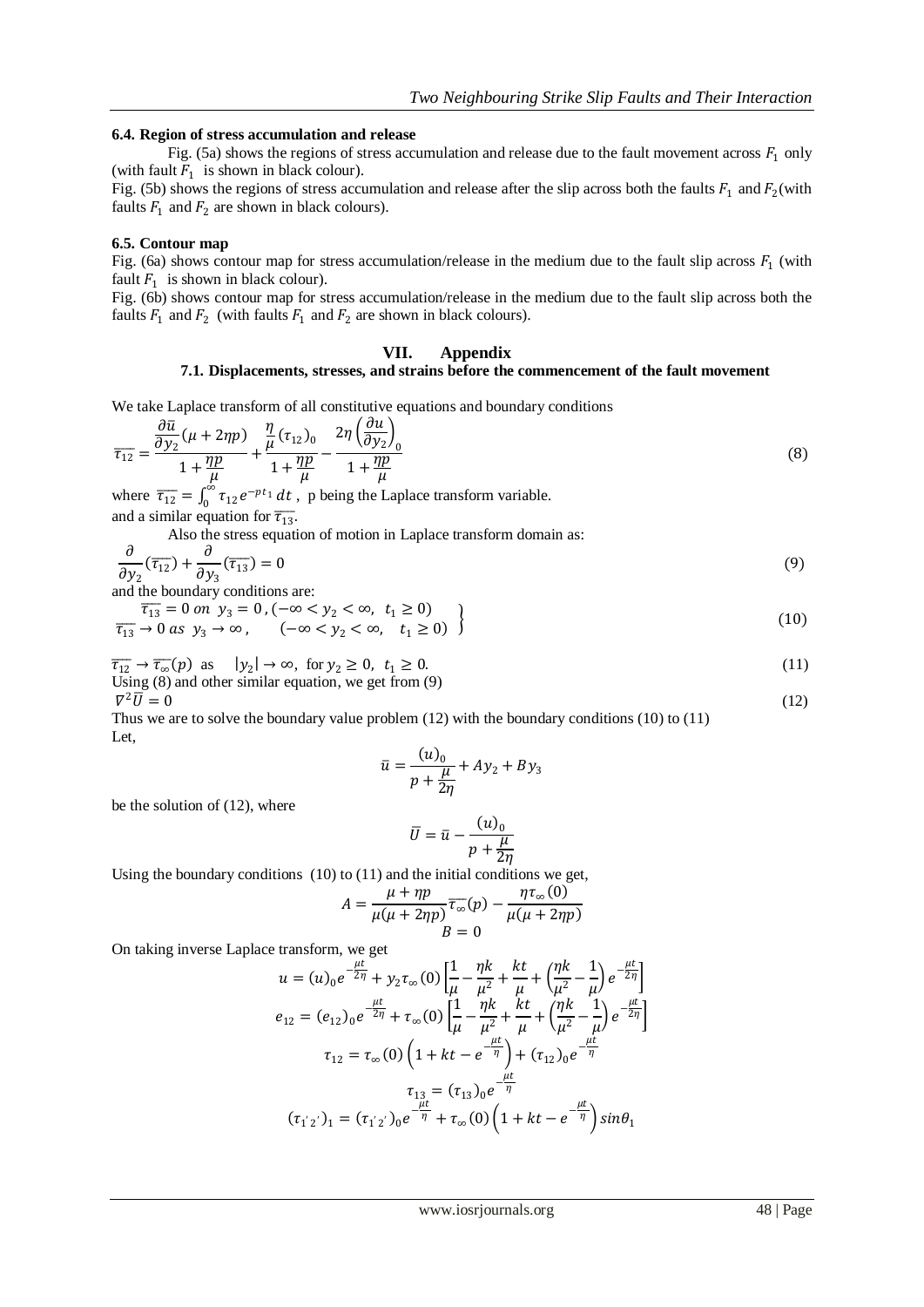#### **7.2. Displacements, stresses and strains after the fault slip**

We assume a gradual accumulation of shear stress near the faults which ultimately results in a movement across the faults. We now consider a sudden movement across any one of the faults, say  $F_1$ , commencing at a time  $t = T_1$ ,  $(T_1 > 0)$  while the other (here  $F_2$ ) remains locked since  $(\tau_c)_1 < (\tau_c)_2$ . Afterwards at time  $t = T_2$ , ( $\geq T_1 > 0$ ), the second fault  $F_2$  also undergoes sudden movement. All the equations (2) to (5) remain valid for  $t \geq T_1$  also, but in addition we have the following conditions which characterise the sudden movement across  $F_1$  and  $F_2$ :

$$
[u]_{F_1} = U_1 f_1(y_3')H(t_1) \quad \text{across } F_1. \ (y_2' = 0, \quad 0 \le y_3' \le D_1, t_1 = t - T_1 \ge 0) \tag{13}
$$
\n
$$
[u]_{F_2} = U_2 f_2(y_3')H(t_2) \quad \text{across } F_2. \ (y_2' = 0, \quad 0 \le y_3' \le D_2, \ t_2 = t - T_2 \ge 0 \text{ )}
$$

where  $U_1$  and  $U_2$  are the dislocations across  $F_1$  and  $F_2$  respectively. The functions  $f_1(y_3')$  and  $f_2(y_3')$  represent the depth-dependence of the dislocations along the faults  $F_1$  and  $F_2$ .  $[u]_{F_1}$  and  $[u]_{F_2}$  are the relative displacements acorss  $F_1$  and  $F_2$  respectively and  $H(t_1)$ ,  $H(t_2)$  are the Heaviside unit step functions.

We try to obtain the solutions for u,  $e_{12}$ ,  $\tau_{12}$  and  $\tau_{13}$  in the following form :

$$
u = (u)1 + (u)2 + (u)3
$$
  
\n
$$
e12 = (e12)1 + (e12)2 + (e12)3
$$
  
\n
$$
\tau12 = (\tau12)1 + (\tau12)2 + (\tau12)3
$$
  
\n
$$
\tau13 = (\tau13)1 + (\tau13)2 + (\tau13)3
$$
  
\n(14)  
\n
$$
u = (u)1 + (u)2 + (u)3
$$
  
\n
$$
\tau12 = (\tau13)1 + (\tau13)2 + (\tau13)3
$$

where  $(u)_1$ ,  $(e_{12})_1$ ,  $(\tau_{12})_1$  and  $(\tau_{13})_1$  satisfy the relations (2) to (5) and are similar to the displacements, stresses and strain in the absence of any fault movement. They are given by<br> $\mu t$   $\tau$   $\eta k$   $k$   $\tau$ 

$$
(u)_1 = (u)_p e^{-\frac{\mu t}{2\eta}} + y_2 \tau_{\infty}(0) \left[ \frac{1}{\mu} - \frac{\eta k}{\mu^2} + \frac{k t}{\mu} + \left( \frac{\eta k}{\mu^2} - \frac{1}{\mu} \right) e^{-\frac{\mu t}{2\eta}} \right]
$$
  
\n
$$
(e_{12})_1 = (e_{12})_p e^{-\frac{\mu t}{2\eta}} + \tau_{\infty}(0) \left[ \frac{1}{\mu} - \frac{\eta k}{\mu^2} + \frac{kt}{\mu} + \left( \frac{\eta k}{\mu^2} - \frac{1}{\mu} \right) e^{-\frac{\mu t}{2\eta}} \right]
$$
  
\n
$$
(\tau_{12})_1 = (\tau_{12})_p e^{-\frac{\mu t}{\eta}} + \tau_{\infty}(0) \left( 1 + kt - e^{-\frac{\mu t}{\eta}} \right)
$$
  
\n
$$
\tau_{13} = (\tau_{13})_p e^{-\frac{\mu t}{\eta}}
$$
  
\n
$$
(\tau_{12})_1 = (\tau_{12})_p e^{-\frac{\mu t}{\eta}} + \tau_{\infty}(0) \left( 1 + kt - e^{-\frac{\mu t}{\eta}} \right) \sin \theta_1
$$

where  $(u_p, (e_{12})_p, (\tau_{12})_p, (\tau_{13})_p, (\tau_{12})_p$  are the initial values of u,  $e_{12}, \tau_{12}, \tau_{13}$  and  $\tau_{12}$  with respect to the new time origin.

This part of the solution represents the effect of initial field ( with respect to the new time origin) and of the tectonic forces due to mantle convection.

Now  $(u)_2$ ,  $(e_{12})_2$ ,  $(\tau_{12})_2$ ,  $(\tau_{13})_2$  are all zeros for  $t \leq T_1$  and satisfy the relation (2) to (5) and (13) together with the following condition

 $(\tau_{12})_2 \rightarrow 0$  as  $|y_2| \rightarrow \infty$   $y_3 \ge 0$ ,  $t_1 \ge 0$ , replacing (4b).

and  $(u)_3$ ,  $(e_{12})_3$ ,  $(\tau_{12})_3$ ,  $(\tau_{13})_3$  are all zeros for  $t \leq T_2$  and satisfy the relation (2) to (5) and (13) together with the following condition

 $(\tau_{12})_3 \rightarrow 0$  as  $|z_2| \rightarrow \infty$   $z_3 \ge 0$ ,  $t_2 \ge 0$ , replacing (4b).

We now consider the boundary value problem for  $(u)_2$ ,  $(\tau_{12})_2$ ,  $(\tau_{13})_2$  which are the functions of  $y_2, y_3$  and time t, satisfy the equations (2) to (5) and (13). This part represents the effect of fault slip across  $F_1$ on the system. To obtain the solutions for  $(u)_2$ ,  $(\tau_{12})_2$ ,  $(\tau_{13})_2$  we take Laplace transforms with respect to  $t_1$  (=  $t - T_1$ ) and obtain a boundary value problem involving  $(\bar{u})_2, (\bar{\tau}_{12})_2, (\bar{\tau}_{13})_2$  which are the Laplace transforms of  $(u)_2$ ,  $(\tau_{12})_2$ ,  $(\tau_{13})_2$  respectively with respect to  $t_1$ . Therefore,

$$
\{(\overline{u})_2, (\overline{u})_3, (\overline{\tau_{12}})_2, (\overline{\tau_{12}})_3, (\overline{\tau_{13}})_2, (\overline{\tau_{13}})_3\} = \int\limits_0^\infty \{(u)_2, (u)_3, (\tau_{12})_2, (\tau_{12})_3, (\tau_{13})_2, (\tau_{13})_3\}e^{-pt_1}dt_1
$$

where p is the Laplace transform variable.

We have the following relations in transformed domain

$$
(\overline{\tau_{12}})_2 = \frac{(\mu + 2\eta p)}{1 + \frac{\eta p}{\mu}} \frac{\partial(\overline{u})_2}{\partial y_2}
$$
(15)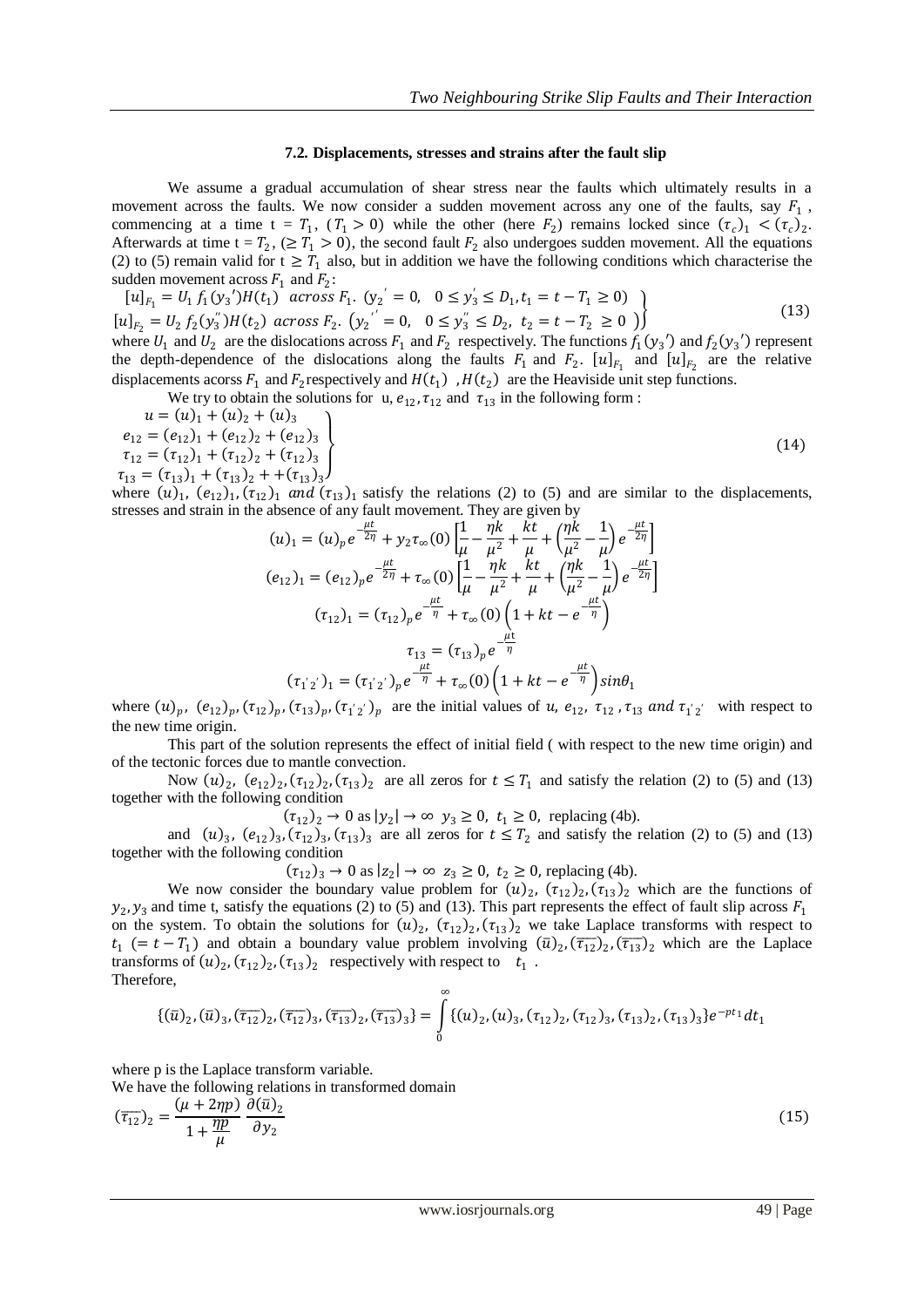$$
(\overline{\tau}_{13})_2 = \frac{(\mu + 2\eta p)}{1 + \frac{\eta p}{\mu}} \frac{\partial(\overline{u})_2}{\partial y_3}
$$
(16)

$$
\frac{\partial}{\partial y_2} (\overline{\tau_{12}})_2 + \frac{\partial}{\partial y_3} (\overline{\tau_{13}})_2 = 0 \tag{17}
$$

$$
\nabla^2 (\bar{u})_2 = 0
$$
\n(18)\n
$$
(\bar{\tau}_{13})_2 = 0 \text{ on } y_3 = 0, \quad (-\infty < y_2 < \infty, \quad t \ge 0)
$$
\n(19)

$$
(\overline{t}_{13})_2 - 0 \text{ on } y_3 = 0, \quad (-\infty < y_2 < \infty, \quad t \ge 0)
$$
  
\n
$$
(\overline{t}_{13})_2 \to 0 \text{ as } y_3 \to \infty, \quad (-\infty < y_2 < \infty, \quad t \ge 0)
$$
\n(20)

$$
(\overline{\tau_{12}})_2 \to 0 \text{ as } |y_2| \to \infty, \text{ for } y_2 \ge 0, \ t \ge 0.
$$
 (21)

$$
[(\bar{u})_2]_{F_1} = \frac{v_1}{p} f_1(y'_3) \arccos F_1; \ y'_2 = 0, \ 0 \le y'_3 \le D_1 \tag{22}
$$

The resulting boundary value problem, can be solved by using modified form of Green's function technique, developed by Maruyama (1966) and correspondence principles :

 $(\bar{u})_2(Q) = \int (\bar{u})_2(P) \{G^1_{13}(Q, P) d\xi_2 - G^1_{12}(Q, P) d\xi_3\}$  $\{23\}$ where the integration is taken over the fault  $F_1$  and  $Q(y_1, y_2, y_3)$  is the field point in the half space, not on the fault, and  $P(\xi_1, \xi_2, \xi_3)$  is any point on the fault  $F_1$  and  $(\bar{u})_2(P)$  is the discontinuity in  $(\bar{u})_2$  across  $F_1$  at the point P while  $G_{13}^1(Q, P)$  and  $G_{12}^1(Q, P)$  are two Green's functions are given by :

$$
G_{13}^1(Q, P) = \frac{1}{2\pi} \left[ \frac{y_3 - \xi_3}{L^2} - \frac{y_3 + \xi_3}{M^2} \right]
$$

and

$$
G_{12}^1(Q, P) = \frac{1}{2\pi} \left[ \frac{y_2 - \xi_2}{L^2} + \frac{y_2 - \xi_2}{M^2} \right]
$$

where,

$$
L^{2} = (y_{2} - \xi_{2})^{2} + (y_{3} - \xi_{3})^{2}, \quad M^{2} = (y_{2} - \xi_{2})^{2} + (y_{3} + \xi_{3})^{2}
$$
  
 
$$
P(\xi, \xi_{2}, \xi_{3})
$$
 being a point on  $E$ ,  $0 \le \xi_{3} \le D$ ,  $\cos \theta$ ,  $0 \le \xi_{3} \le D$ ,  $\sin \theta$ , and  $\xi_{3}$ 

Now  $P(\xi_1, \xi_2, \xi_3)$  being a point on  $F_1$ ,  $0 \le \xi_2 \le D_1 \cos \theta_1$ ,  $0 \le \xi_3 \le D_1 \sin \theta_1$  and  $\xi_2 = \xi_3 \cot \theta_1$ . We introduce a change of coordinate axes from  $(\xi_1, \xi_2, \xi_3)$  to  $(\xi'_1, \xi'_2, \xi'_3)$  connected by the relations

$$
\begin{aligned}\n\xi_1 &= \xi'_1\\ \n\xi_2 &= \xi'_2 \sin\theta_1 + \xi'_3 \cos\theta_1\\ \n\xi_3 &= d_1 - \xi'_2 \cos\theta_1 + \xi'_3 \sin\theta_1\n\end{aligned}
$$

so that,  $\xi'_2 = 0$ ,  $0 \le \xi'_3 \le D_1$  on  $F_1$ . Now from (23)  $\overline{D}_4$ 

$$
(\bar{u})_2(Q) = \frac{U_1}{p \ 2\pi} \int_{0}^{L_1} f_1(\xi'_3) \left[ \frac{y_2 \sin\theta_1 - (y_3 - d_1)\cos\theta_1}{\xi'_3^2 - 2\xi'_3 \{y_2 \cos\theta_1 + (y_3 - d_1)\sin\theta_1\} + y_2^2 + (y_3 - d_1)^2} + \frac{y_2 \sin\theta_1 + (y_3 + d_1)\cos\theta_1}{\xi'_3^2 - 2\xi'_3 \{y_2 \cos\theta_1 - (y_3 + d_1)\sin\theta_1\} + y_2^2 + (y_3 + d_1)^2} \right] d\xi'_3
$$

or,

$$
(\bar{u})_2(Q) = \frac{U_1}{p \ 2\pi} \psi_1(y_2, y_3)
$$

where,

$$
\psi_1(y_2, y_3) = \int_0^{D_1} f_1(\xi'_3) \left[ \frac{y_2 \sin \theta_1 - (y_3 - d_1) \cos \theta_1}{\xi'_3^2 - 2\xi'_3 \{y_2 \cos \theta_1 + (y_3 - d_1) \sin \theta_1\} + y_2^2 + (y_3 - d_1)^2} + \frac{y_2 \sin \theta_1 + (y_3 + d_1) \cos \theta_1}{\xi'_3^2 - 2\xi'_3 \{y_2 \cos \theta_1 - (y_3 + d_1) \sin \theta_1\} + y_2^2 + (y_3 + d_1)^2} \right] d\xi'_3
$$
\nace transform with respect to  $t_3$  and noting that

Taking Laplace transform with re  $\begin{array}{ccc} \n\begin{array}{ccc} \n\frac{1}{2} & \text{and noting that} \\
\frac{1}{2} & -\frac{1}{2} & \text{for } t & \text{if } t \n\end{array} \n\end{array}$ 

$$
(u)_2 = \frac{U_1}{2\pi} \psi_1(y_2, y_3) H(t - T_1)
$$

Now from (15),

$$
(\overline{\tau_{12}})_2 = \frac{(\mu + 2\eta p)}{1 + \frac{\eta p}{\mu}} \frac{\partial(\overline{u})_2}{\partial y_2}
$$

$$
= \frac{(\mu + 2\eta p)}{1 + \frac{\eta p}{\mu}} \frac{U_1}{p \ 2\pi} \ \psi_2(y_2, y_3)
$$

where ,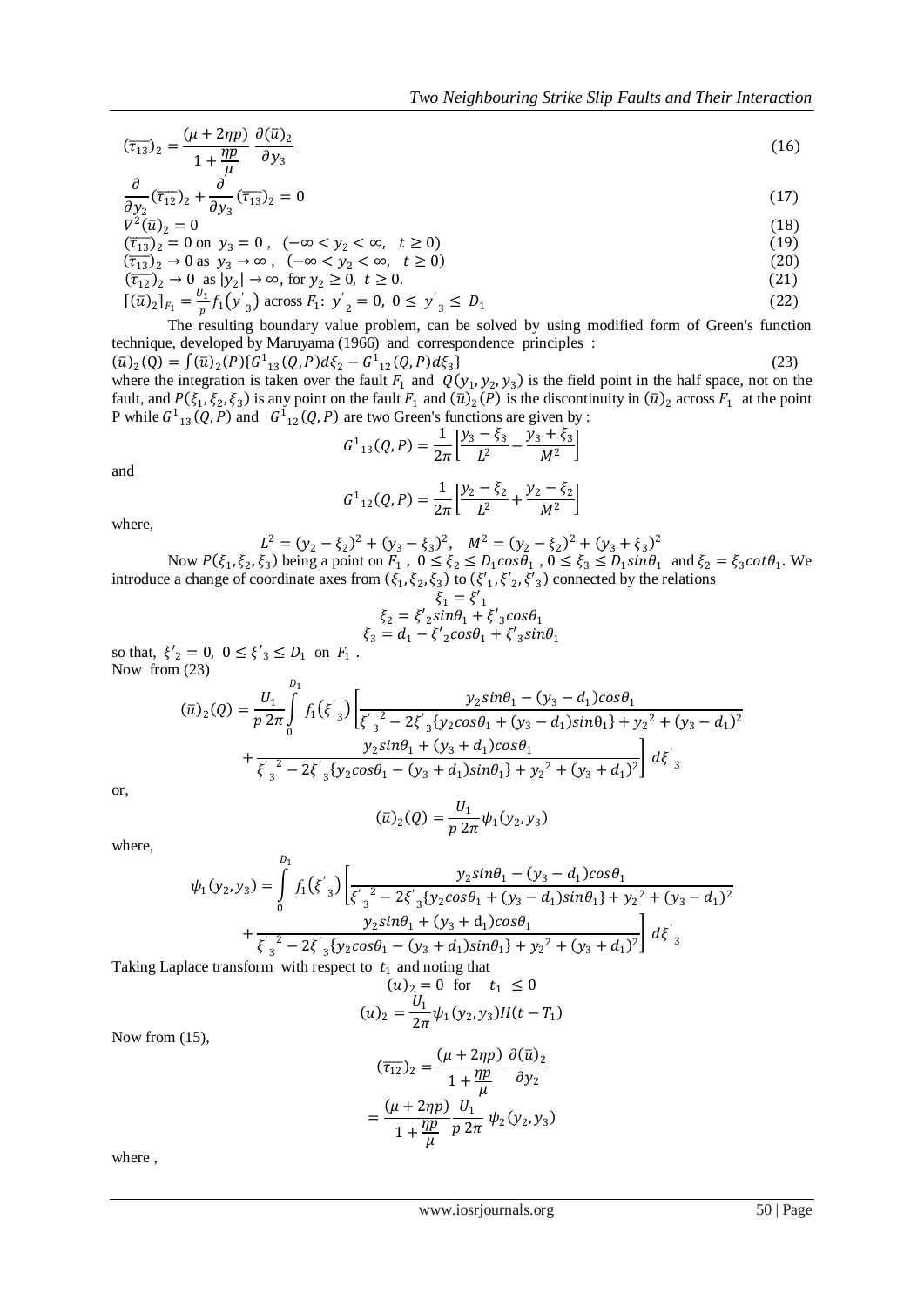$$
\psi_2(y_2, y_3) = \frac{\partial}{\partial y_2} \{\psi_1(y_2, y_3)\}
$$
  
= 
$$
\int_0^{D_1} f_1(\xi'_3) \left[ \frac{\xi'_3{}^2 \sin \theta_1 - 2\xi'_3(y_3 - d_1) - \{y_2^2 - (y_3 - d_1)^2\} \sin \theta_1 + 2y_2(y_3 - d_1)\cos \theta_1}{\left[\xi'_3{}^2 - 2\xi'_3\{y_2\cos \theta_1 + (y_3 - d_1)\sin \theta_1\} + y_2{}^2 + (y_3 - d_1)^2\right]^2} + \frac{\xi'_3{}^2 \sin + 2\xi'_3(y_3 + d_1) - \{y_2^2 - (y_3 + d_1)^2\} \sin \theta_1 - 2y_2(y_3 + d_1)\cos \theta_1}{\left[\xi'_3{}^2 - 2\xi'_3\{y_2\cos \theta_1 - (y_3 + d_1)\sin \theta_1\} + y_2{}^2 + (y_3 + d_1)^2\right]^2} d\xi'_3
$$

Now taking Laplace Inverse transformation and noting that

$$
(\tau_{12})_2 = 0 \text{ for } t_1 \le 0
$$
  

$$
(\tau_{12})_2 = \frac{\mu U_1}{2\pi} H(t - T_1) \left(1 + e^{-\frac{\mu t}{\eta}}\right) \psi_2(y_2, y_3)
$$

Similarly from (16) we can find out

$$
(\tau_{13})_2 = \frac{\mu U_1}{2\pi} H(t - T_1) \left( 1 + e^{-\frac{\mu t}{\eta}} \right) \psi_3(y_2, y_3)
$$

where,

$$
\psi_3(y_2, y_3) = -\int_0^{b_1} f_1(\xi'_3) \left[ \frac{\xi'_3{}^2 \cos\theta_1 - 2\xi'_3 y_2 + \{y_2^2 - (y_3 - d_1)^2\} \cos\theta_1 + 2y_2 (y_3 - d_1) \sin\theta_1}{[\xi'_3{}^2 - 2\xi'_3 \{y_2 \cos\theta_1 + (y_3 - d_1) \sin\theta_1\} + y_2{}^2 + (y_3 - d_1)^2]^2} - \frac{\xi'_3{}^2 \cos\theta_1 - 2\xi'_3 y_2 + \{y_2^2 - (y_3 + d_1)^2\} \cos\theta_1 - 2y_2 (y_3 + d_1) \sin\theta_1}{[\xi'_3{}^2 - 2\xi'_3 \{y_2 \cos\theta_1 - (y_3 + d_1)^2\} + y_2{}^2 + (y_3 + d_1)^2]^2} \right] d\xi'_3
$$
\nIn the similar way, we assume that  $(x)$ ,  $(x)$ ,  $(x)$ ,  $(x)$ , the displacement process and

In the similar way, we can compute  $(u)_3$ ,  $(e_{12})_3$ ,  $(\tau_{12})_3$ ,  $(\tau_{13})_3$  the displacement, stresses and strains components due to sudden movement of the fault  $F_2$  by simple linear transformation of coordinates  $(y_1, y_2, y_3)$ and  $(\xi'_1, \xi'_2, \xi'_3)$  to  $(z_1, z_2, z_3)$  and  $(\eta'_1, \eta'_2, \eta'_3)$ .

$$
(u)_3 = \frac{U_2}{2\pi} H(t - T_2)\phi_1(y_2, y_3)
$$
  
\n
$$
(e_{12})_3 = \frac{U_2}{2\pi} H(t - T_2)\phi_2(y_2, y_3)
$$
  
\n
$$
(\tau_{12})_3 = \frac{\mu U_2}{2\pi} H(t - T_2) \left(1 + e^{-\frac{\mu t}{\eta}}\right) \phi_2(y_2, y_3)
$$
  
\n
$$
(\tau_{13})_3 = \frac{\mu U_2}{2\pi} H(t - T_2) \left(1 + e^{-\frac{\mu t}{\eta}}\right) \phi_3(y_2, y_3)
$$

where,

where,  
\n
$$
\phi_1(y_2, y_3) = \int_0^{D_2} f_2(\eta'_3) \left[ \frac{(y_2 - D)sin\theta_2 - (y_3 - d_2)cos\theta_2}{\eta'_3^2 - 2\eta'_3^2(y_2 - D)cos\theta_2 + (y_3 - d_2)sin\theta_2} + \frac{(y_2 - D)sin\theta_2 + (y_3 - d_2)sin\theta_2 + (y_2 - D)^2 + (y_3 - d_2)^2}{\eta'_3^2 - 2\eta'_3^2(y_2 - D)cos\theta_2 - (y_3 - d_2)sin\theta_2} + \frac{(y_2 - D)sin\theta_2 + (y_3 - d_2)cos\theta_2}{\eta'_3^2 - 2\eta'_3^2(y_2 - D)cos\theta_2 - (y_3 - d_2)sin\theta_2} + \frac{(y_2 - D)^2 + (y_3 - d_2)^2}{\eta'_3^2 - 2\eta'_3^2(y_2 - D)cos\theta_2 + (y_3 - d_2)sin\theta_2} + \frac{2(y_2 - D)(y_3 - d_2)cos\theta_2}{\eta'_3^2 - 2\eta'_3^2(y_2 - D)cos\theta_2 + (y_3 - d_2)sin\theta_2} + \frac{(y_2 - D)^2 + (y_3 - d_2)^2}{\eta'_3^2 - 2\eta'_3^2(y_2 - D)cos\theta_2 - (y_3 - d_2)sin\theta_2} + \frac{(y_2 - D)^2 + (y_3 - d_2)^2}{\eta'_3^2 - 2\eta'_3^2(y_2 - D)cos\theta_2 - (y_3 - d_2)sin\theta_2} + \frac{(y_2 - D)^2 + (y_3 - d_2)^2}{\eta'_3^2} \right] d\eta'_3
$$
\n
$$
\phi_3(y_{\frac{2}{3},\frac{1}{2}}) = -\int_0^1 f_2(\eta'_3) \left[ \frac{\eta'_3^2 cos\theta_2 - 2\eta'_3(y_2 - D) + \{(y_2 - D)^2 - (y_3 - d_2)^2\}cos\theta_2 + 2(y_2 - D)(y_3 - d_2)sin\theta_2}{\eta'_3^2 - 2\eta'_3^2(y_2 - D)cos\theta_2 + (y_3 - d_2)sin\theta_2} + (y_2 - D)^2 + (y_3 - d
$$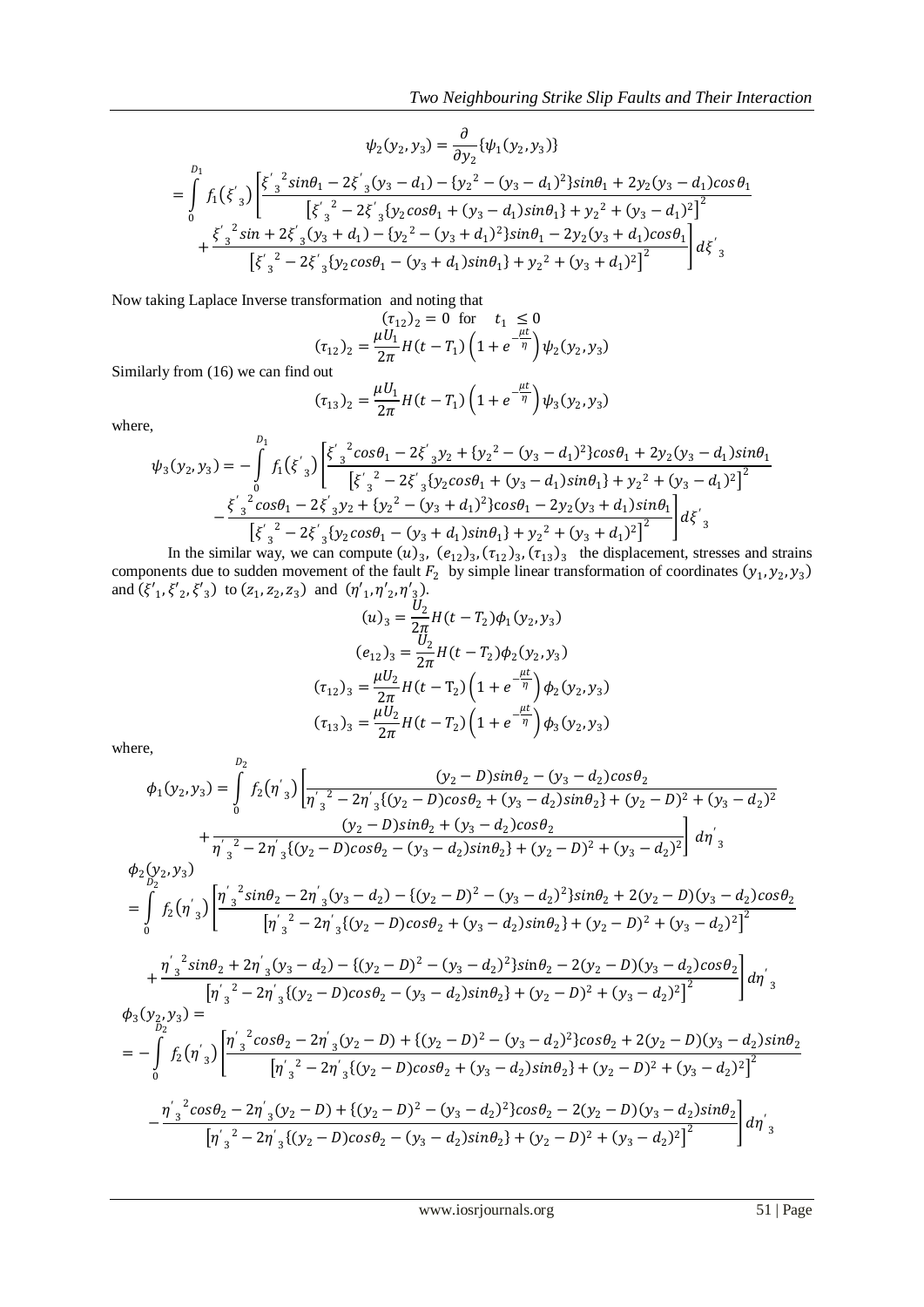

Figure. 1. The section of the fault system by the plane  $y_1 = 0$  and relevant coordinate axes



Figure. 2. The effect of fault-slip across  $F_1$  on the stress accumulation at a point near the middle of the neighbouring fault  $F_2$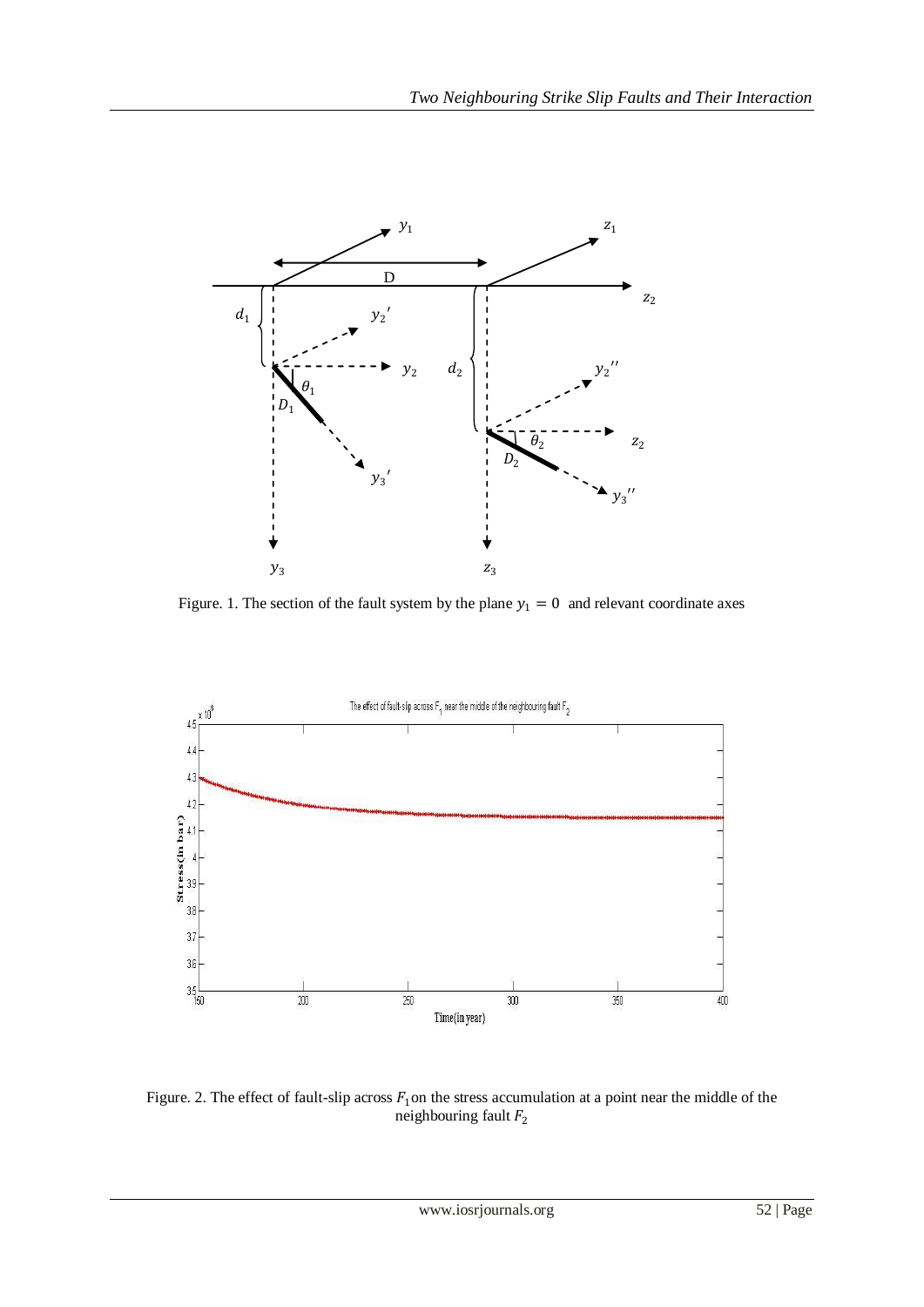

Figure. 3. The effect of fault-slip across  $F_2$  on the stress accumulation at a point near the middle of the neighbouring fault  $F_1$ 



Accumulation against time after the movement of the faults

Figure. 4. Stress accumulation against time at a point  $y_2=8$  km.,  $y_3=8$  km. after the movement of the faults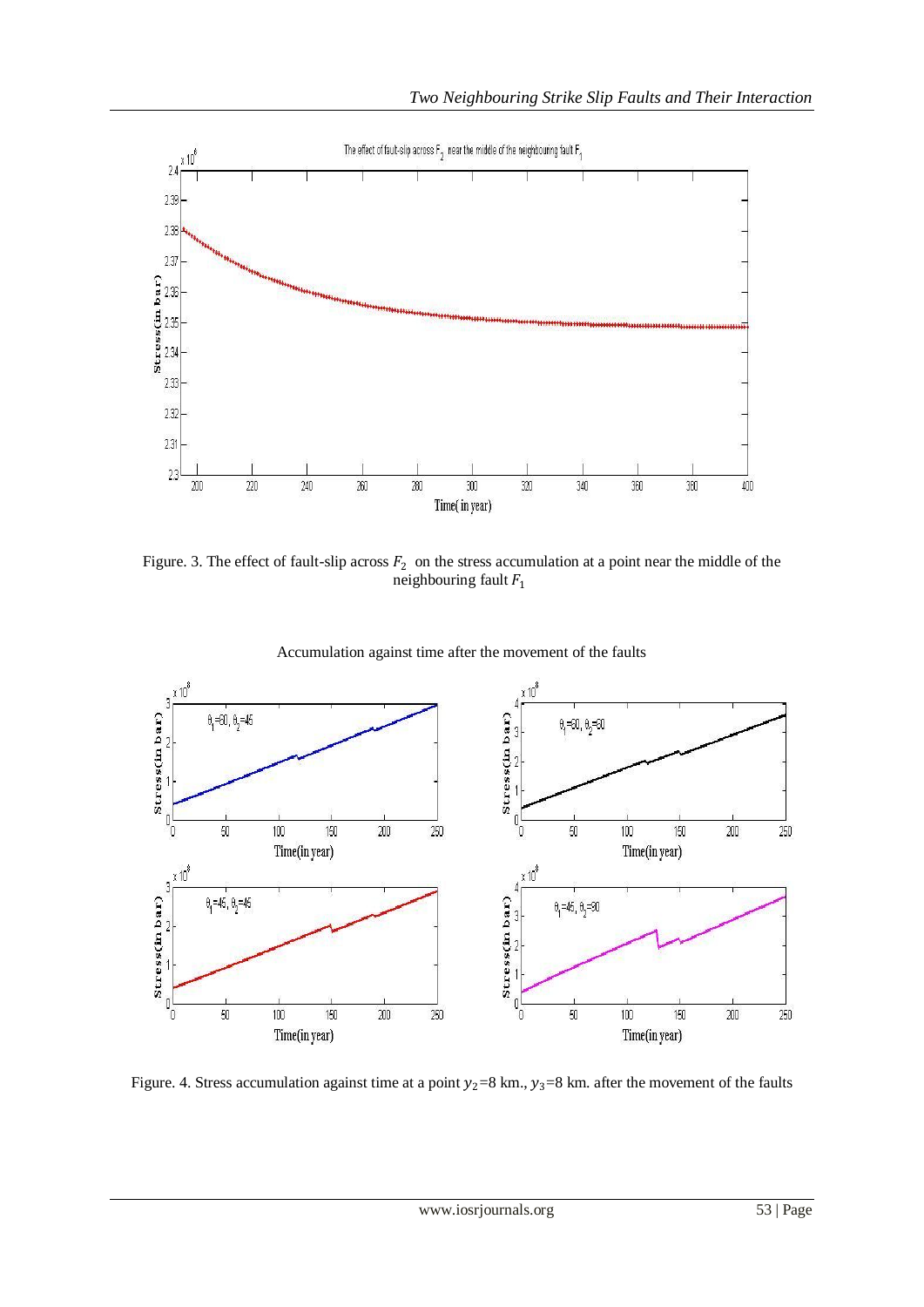

Region of stress accumulation/reduction across F<sub>1</sub>

Figure. 5a. Stress accumulation and release due to the fault movement across  $F_1$  only



Figure. 5b. Stress accumulation and release after the slip across both the faults  $F_1$  and  $F_2$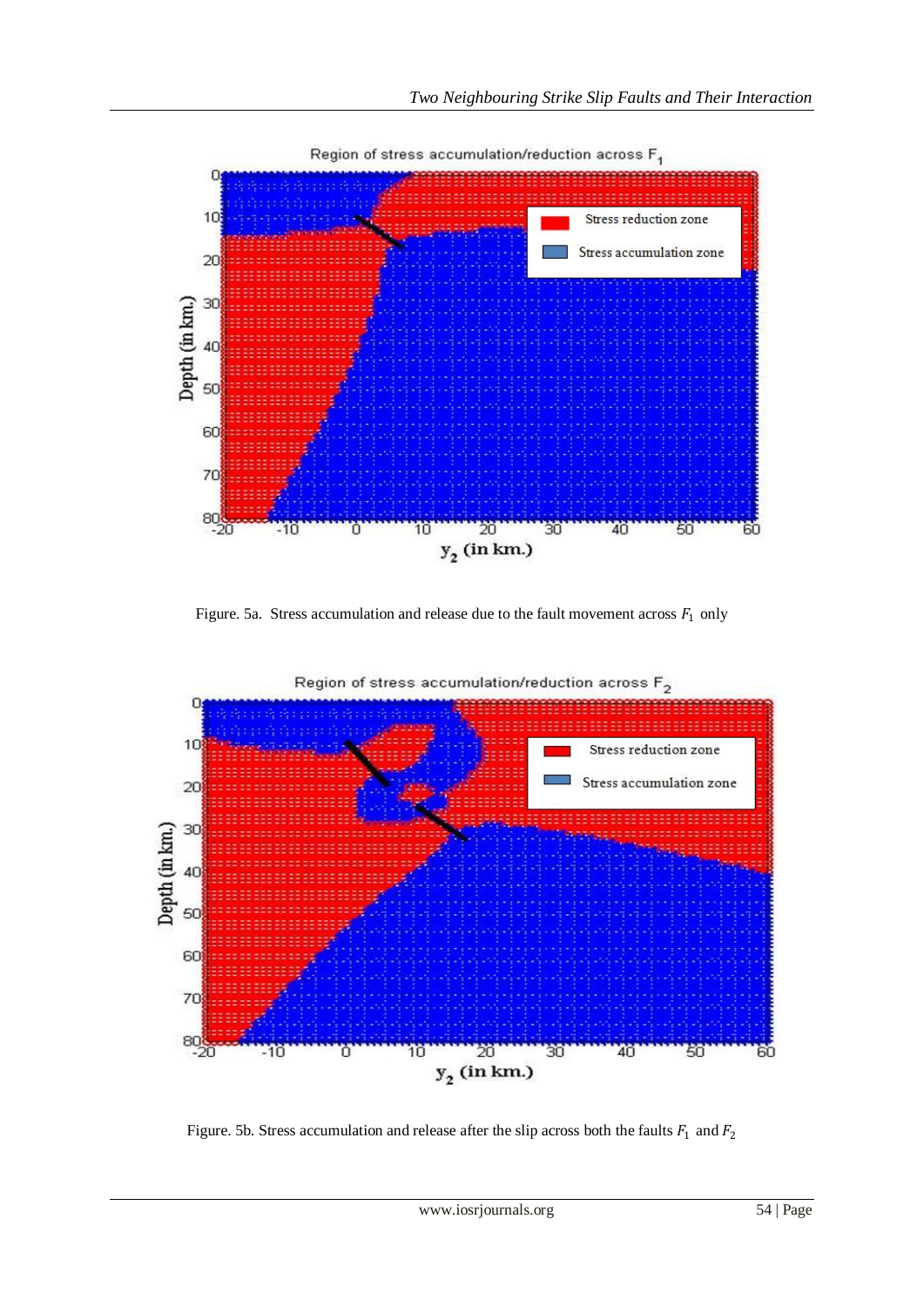

Figure. 6a. Contour map for stress accumulation/release in the medium due to the fault slip across  $F_1$ 



Contour map for stress accumulation/release across both the faults  $F_4$  and  $F_5$ 

Figure. 6b. Contour map for stress accumulation/release in the medium due to the fault slip across both the faults  $F_1$  and  $F_2$  (with faults  $F_1$  and  $F_2$  are shown in black colours)